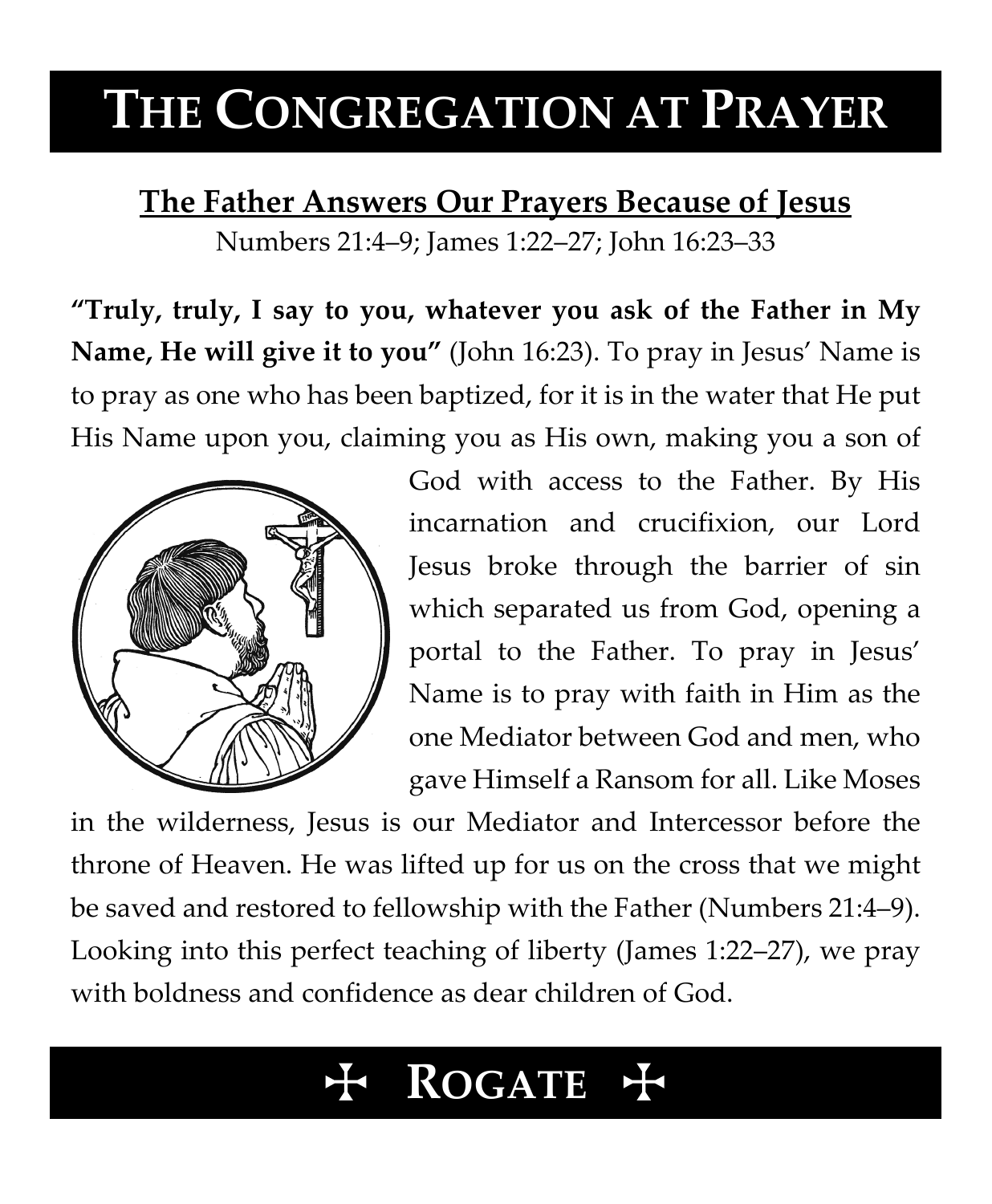#### **INVOCATION** (*make the sign of the holy cross and say*)

In the Name of the Father and of the  $\pm$  Son and of the Holy Spirit.

### **THE APOSTLES CREED**

I believe in God the Father Almighty, Maker of Heaven and earth. And in Jesus Christ, His only Son, our Lord, who was conceived by the Holy Spirit, born of the Virgin Mary, suffered under Pontius Pilate, was crucified, died, and was buried. He descended into hell. The third day He rose again from the dead. He ascended into Heaven and is seated at the right hand of God the Father Almighty. From thence He will come to judge the living and the dead. I believe in the Holy Spirit, the Holy Christian Church, the communion of saints, the forgiveness of sins, the resurrection of the body, and the  $\pm$  life everlasting.

**PSALMODY** *(sing or read out loud each day)*

Psalm 107

### **LEARN BY HEART LUTHER'S SMALL CATECHISM**: The Lord's Prayer

*The Fourth Petition* **Give us this day our daily bread.**

#### *What is meant by daily bread?*

**Daily bread includes everything that has to do with the support and needs of the body, such as food, drink, clothing, shoes, house, home, land, animals, money, goods, a devout husband or wife, devout children, devout workers, devout and faithful rulers, good government, good weather, peace, health, self-control, good reputation, good friends, faithful neighbors, and the like.**

#### **DAILY READINGS**

| Sunday: Proverbs 29                                  | Deuteronomy 28:1-14     | Micah 4                  | Matthew 6:19-24       |
|------------------------------------------------------|-------------------------|--------------------------|-----------------------|
| Monday: Proverbs 30:1-31:9                           | Deuteronomy 28:15-68    | Micah 5                  | Matthew 6:25-34       |
| Tuesday: Proverbs 31:10-31                           | Deuteronomy 29          | Micah 6                  | <b>Matthew 7:1-12</b> |
| Wednesday: Ecclesiastes 1:1-3                        | Deuteronomy 30          | Micah 7:1-13             | Matthew 7:13-29       |
| Thursday: Ecclesiastes 1:4-11                        | Deuteronomy 31:1-29     | Micah 7:14-20            | Matthew 8             |
| Friday: Ecclesiastes 1:12-18 Deuteronomy 31:30-32:47 |                         | Nahum 1                  | Matthew 9             |
| <b>Saturday:</b> Ecclesiastes 2:1-11                 | Deuteronomy 32:48-33:29 | Nahum 2:1-3:4 Matthew 10 |                       |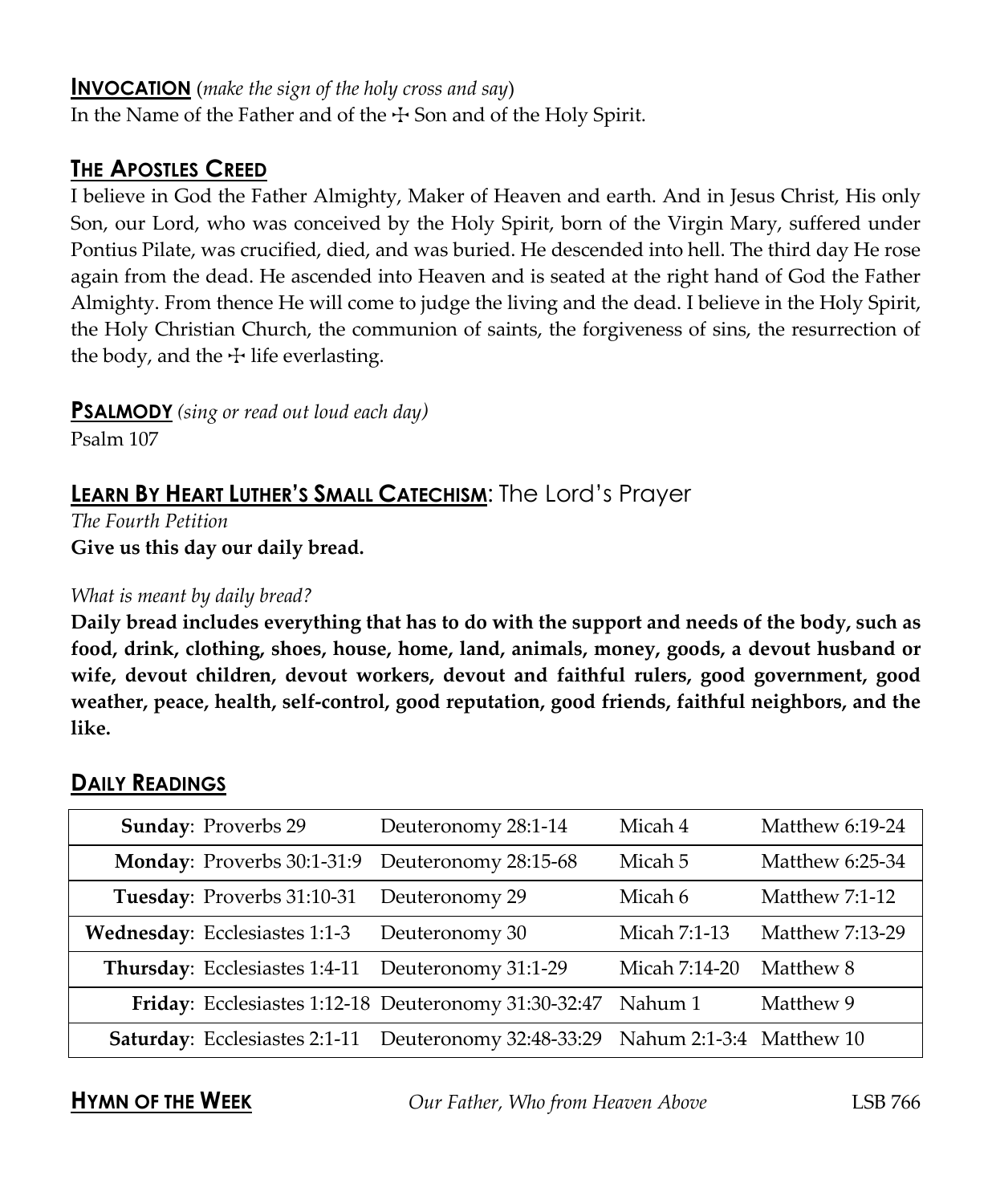### **PRAYERS**

*The following suggestions are offered as an aid in developing the habit of praying for ourselves and others each week:*

**Sunday**: For the joy of the resurrection among us; for the fruit of faith nourished by Word and Sacrament.

**Monday**: For faith to live in the promise of Holy Baptism; for one's calling and daily work; for the unemployed; for the salvation and well-being of our neighbors; for schools, colleges, and seminaries; for good government and for peace.

**Tuesday**: For deliverance against temptation and evil; for the addicted and despairing, the tortured and oppressed; for those struggling with sin.

**Wednesday**: For marriage and family, that husbands and wives, parents and children live in ordered harmony according to God's Word; for parents who must raise children alone; for our communities and neighborhoods.

**Thursday**: For the Church and her pastors; for deacons, teachers, and other church workers; for missionaries and for all who serve the Church; for fruitful and salutary use of the blessed Sacrament of Christ's body and blood.

**Friday**: For faithful preaching of the holy cross of our Lord Jesus Christ; for the spread of His knowledge throughout the whole world; for the persecuted and oppressed; for the sick and dying.

**Saturday**: For faithfulness to the end; for the renewal of those who are withering in the faith or have fallen away; for receptive hearts and minds to God's Word on the Lord's Day; for pastors as they prepare to administer and for people as they prepare to receive Christ's holy gifts.

O God, the Giver of all that is good, by Your holy inspiration grant that we may think those things that are right and by Your merciful guiding accomplish them; through Jesus Christ, Your Son, our Lord, who lives and reigns with You and the Holy Spirit, one God, now and forever.

O Lord, look down from Heaven. Behold, visit, and relieve Your servants who stand in need of our prayers: **[insert the names of family members, friends, church members, government officials, those in need, etc.]** Look upon them with the eyes of Your mercy. Grant them comfort and sure confidence in You. Defend them from all danger, and keep them in perpetual peace and safety, through Jesus Christ, our Lord.